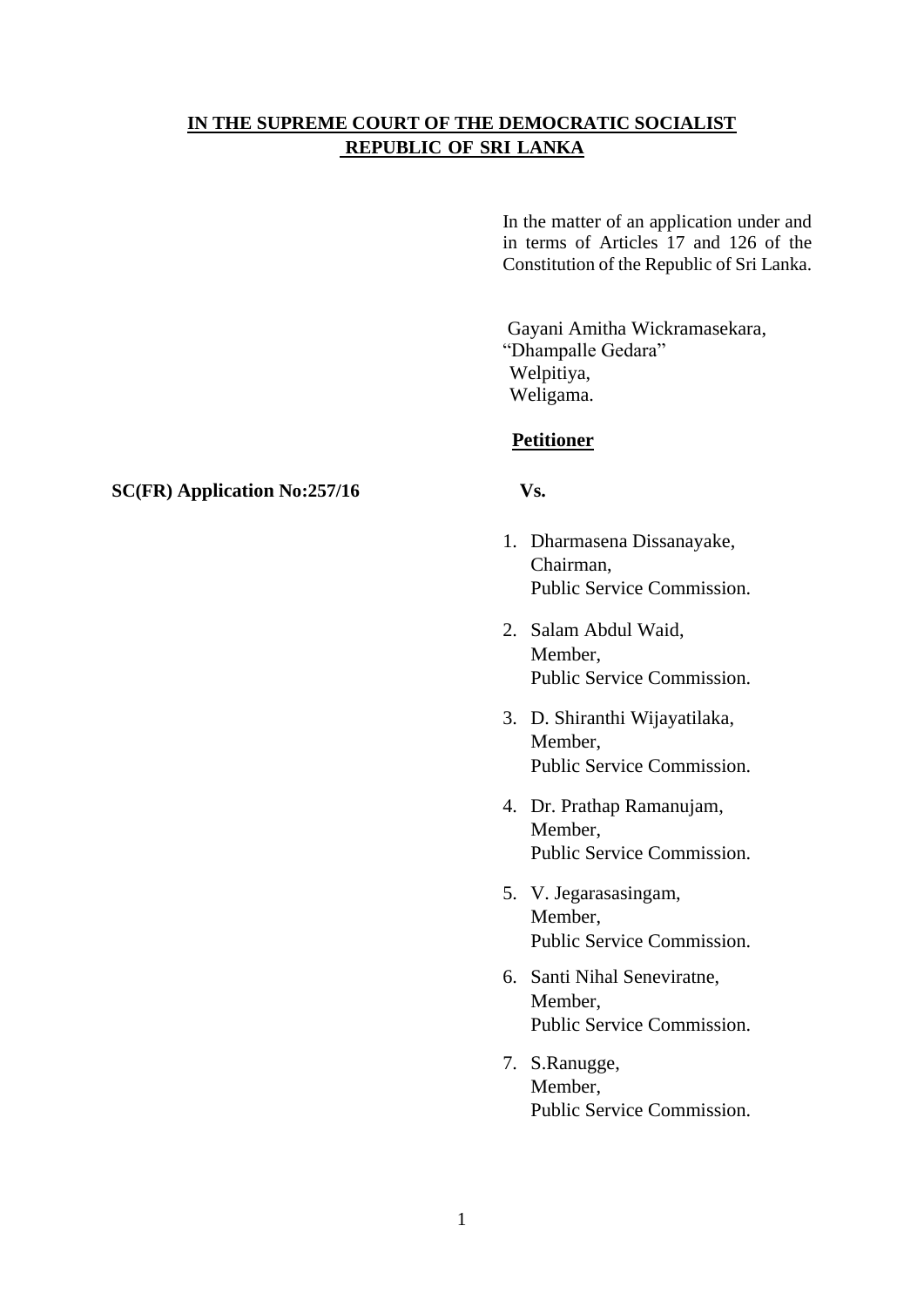- 8. D.L. Mendis, Member, Public Service Commission.
- 9. Sarath Jayathilaka, Member, Public Service Commission.
- 10. H.M.G. Senevirathne, Secretary, Public Service Commission.

1<sup>st</sup> to 10<sup>th</sup> Respondents are of No:177, Nawala Road, Narahenpita, Colombo 05.

- 11. Mr. J.J. Ratnasiri, Secretary, Ministry of Public Administration And Management, Independence Square, Colombo 07.
- 12. Ms. K.V.P.M.J. Gamage, Director General of Combined Services, Ministry of Public Administration And Management, Independence Square, Colombo 07.
- 13. Hon. Attorney General, Attorney General's Department, Hulftsdorp, Colombo 12.

# **Respondents**

Before: Jayantha Jayasuriya PC CJ., Murdu N.B. Fernando, PC J. and S. Thurairaja, PC J. Counsel: Chandana Prematilake for the Petitioner Rajiv Goonetilleke Senior State Counsel for the Respondents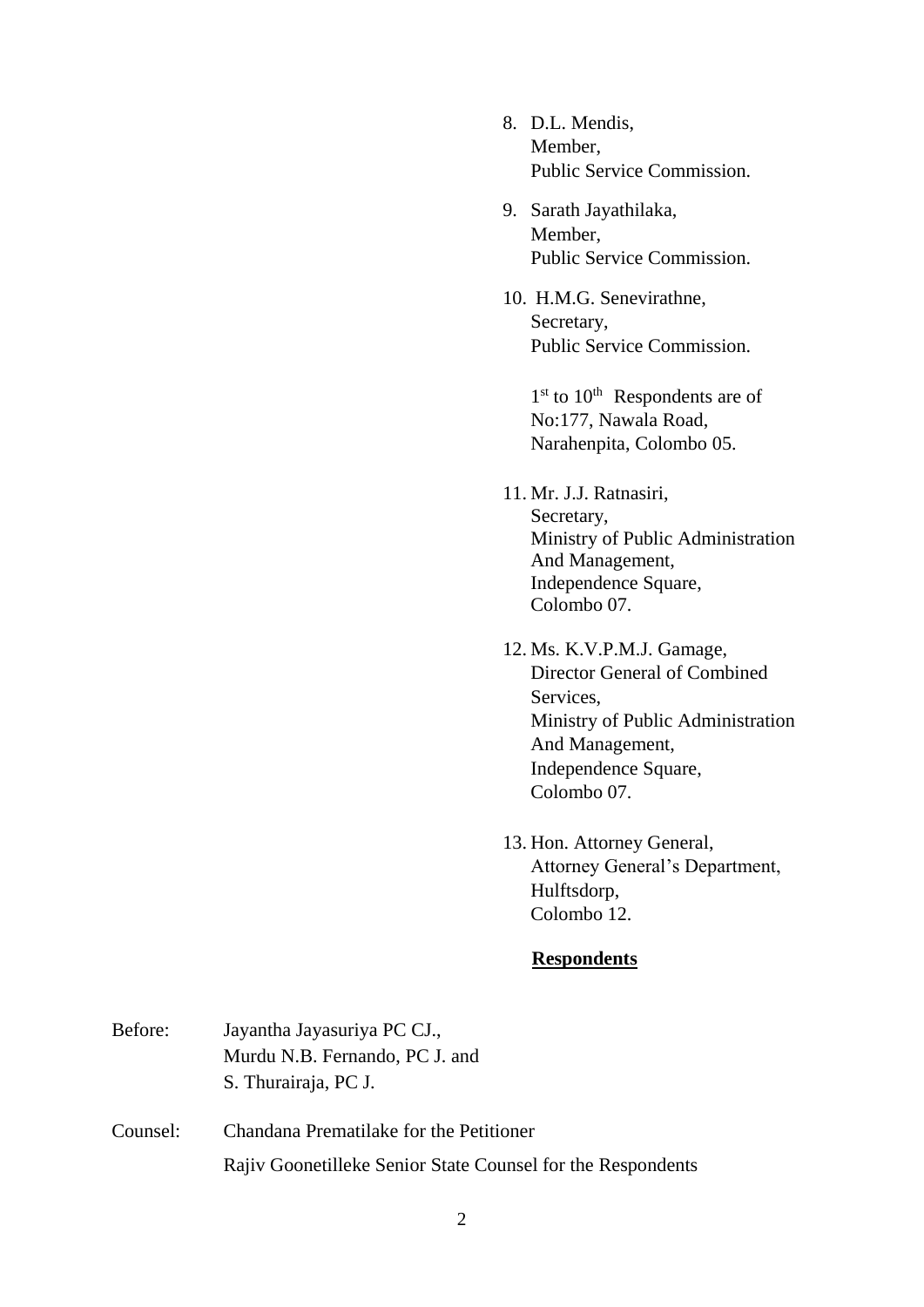Argued on: 13.01.2020

Decided on: 05.11.2021

#### **Murdu N.B. Fernando, PC J.**

The Petitioner came before this Court in August 2016, alleging that the Respondents have violated and are continuously violating the Petitioner's fundamental right to equality before the law and the equal protection of the law enshrined in Article 12(1) of the Constitution and the fundamental right to freedom of occupation encompassed in Article  $14(1)$  (g) of the Constitution.

The Petitioner's main grievance was the non-appointment of the Petitioner to supra grade of the Public Management Assistants Service and the failure of the Respondents to act in accordance with the relevant rules and regulations.

This Court in October 2016, granted the Petitioner leave to proceed on the alleged violation of Article 12(1) of the Constitution.

At the time of institution of the instant application, the Petitioner was a grade I officer of the Public Management Assistants Service ("PMAS") which was established encompassing clerical and other allied services in the public sector.

Public Management Assistants Service, is governed by a service minute and in terms of the said service minute, the promotions to supra grade of PMAS is based upon two avenues, a limited competitive examination and a merit based promotion scheme.

The Petitioner's grievance before this Court is in respect of the **Limited Competitive Examination of 2013** and more specifically with regard to the nonappointment of the Petitioner to the supra grade of PMAS, when admittedly vacancies exist in the supra grade.

The learned Senior State Counsel, representing the Respondents, did not deny the existence of vacancies, consequent to the finalization of the limited competitive examination of 2013.

The matter in dispute between the parties is the specific number of vacancies or the unfilled cadre vacancies existing in the supra grade at a given time.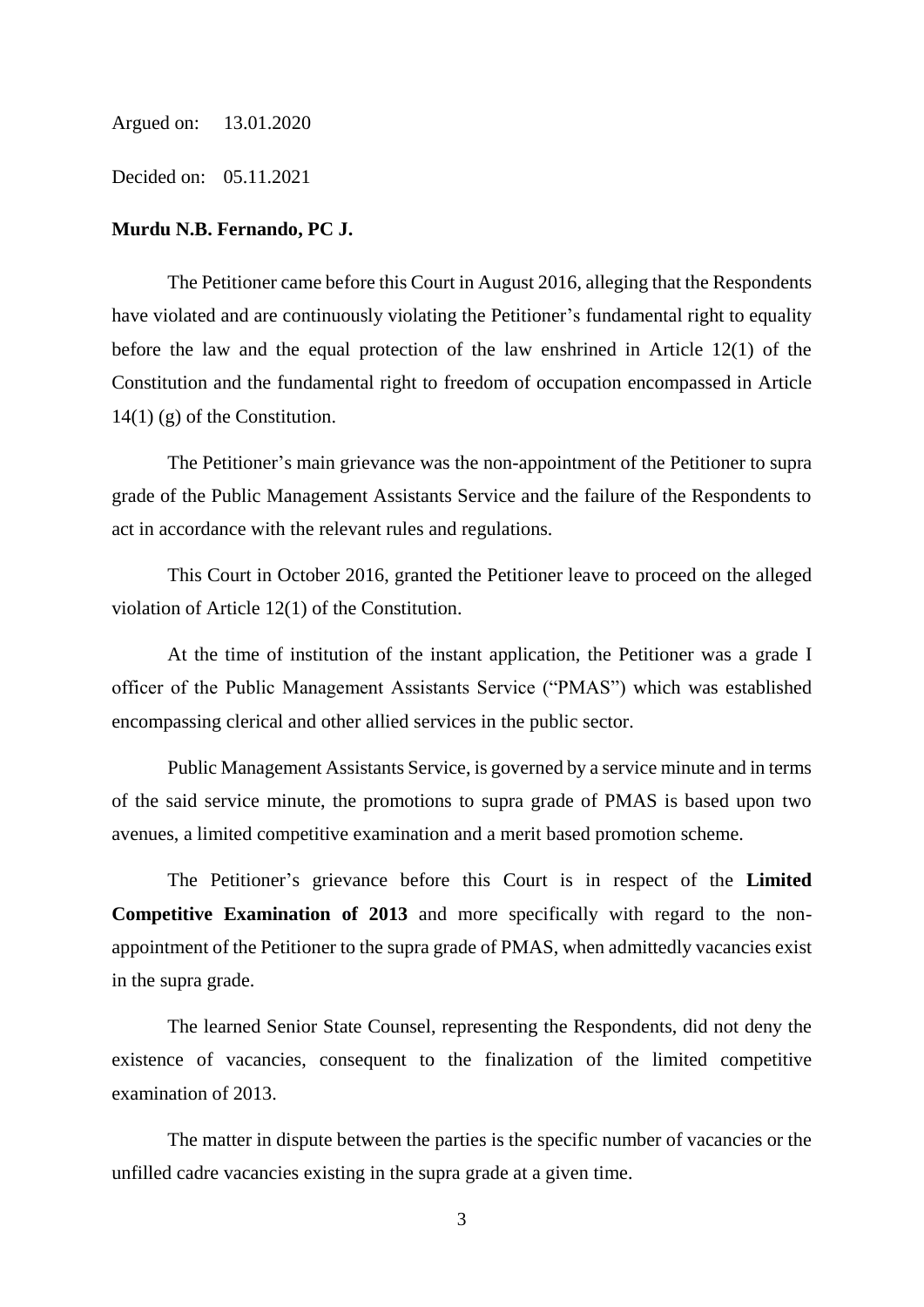The Petitioner's contention is that there were twelve vacancies to be filled at the time the appointments were made, whereas the Respondents position is that there were only six positions and a considered decision was made by the Public Service Commission not to fill the said six approved cadre positions, from the results of the limited competition examination of 2013.

Prior to examining the submissions of the parties pertaining to the vacancies and the requirement of filling the said cadre positions, I wish to advert to certain facts, which I consider important to understand the issue before us for determination.

In terms of the service minute of PMAS, appointments to the supra grade is made on the results of a limited competitive examination. The candidates who satisfy the basic qualifications are appointed to the posts available or to the approved posts, consequent to been successful at a written test and verification of their qualifications by an interview board.

Thus, there is a written test conducted by the department of examinations and an interview process to examine the certification.

The number of approved posts belonging to the respective grades of PMAS is referred to in the service minute. The time frame of holding of the examination would depend on the existing vacancies.

In the instant matter, applications were called by the Public Service Commission for the **limited competitive examination of 2013** for promotions to the supra grade of PMAS, in terms of the service minute, by a gazette notification published in October 2013.

Though applications for the said examination were called in the year 2013, and the Petitioner tendered an application for the aforesaid examination, the first component of the selection process, the written test was held only on  $15<sup>th</sup>$  March, 2015.

At the written test [consisting of five papers], the Petitioner obtained 305 marks from a total of 500 marks.

Based upon the existing vacancies in the Public Management Assistants Service, **100 posts of the supra grade** were to be filled on the results of the aforesaid competitive examination.

4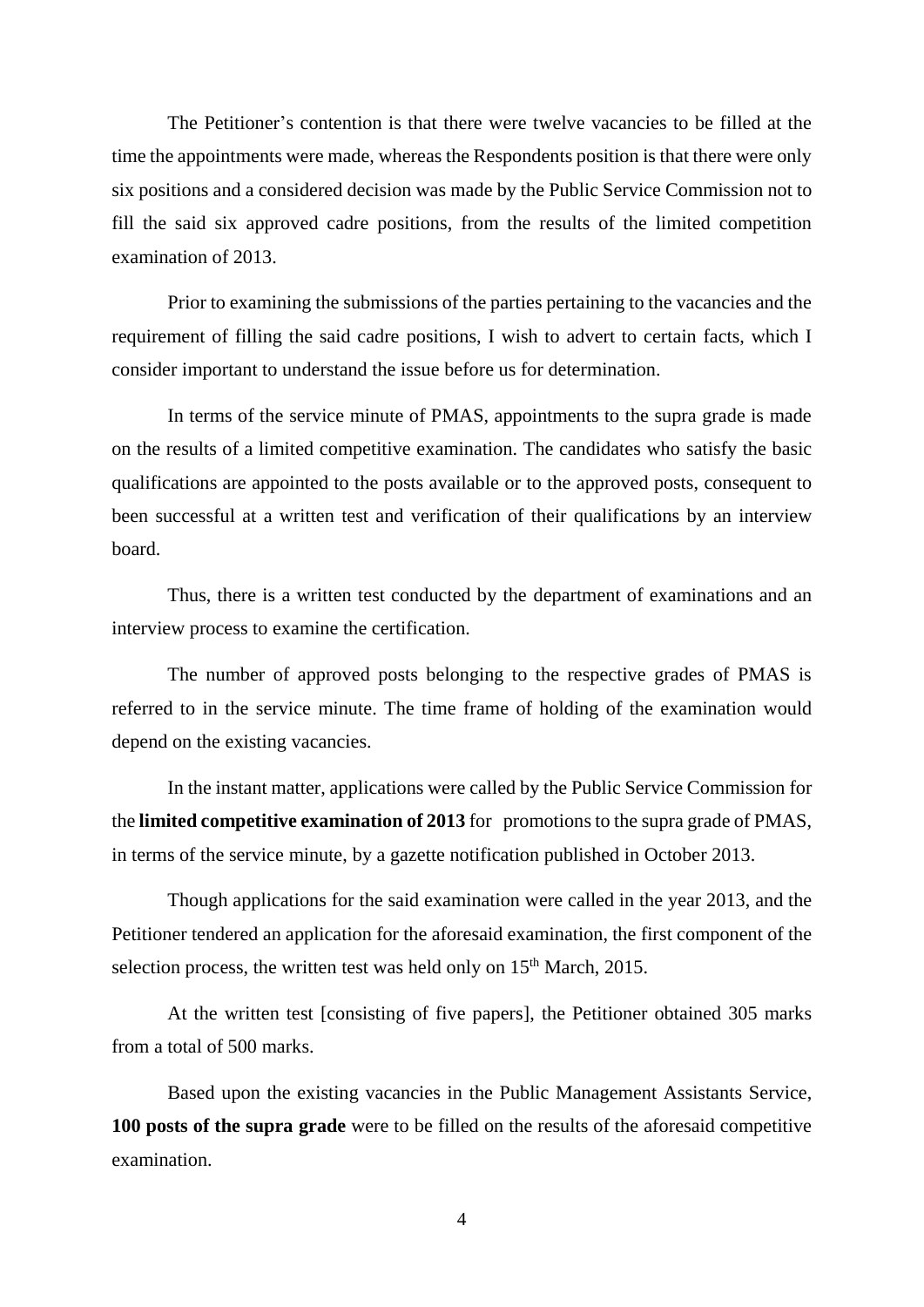Thus, the first hundred candidates who had scored the highest marks at the written test were to be called for the interview at which only verification of documents were to take place.

Based upon the above criteria the department of examinations had to forward a list comprising of 100 names. Since there were multiple candidates who had obtained the cutoff mark, all the candidates who obtained the cut-off mark 306, were included in the list of names. Thus, a list of 101 names were tendered by the department of examinations of candidates who obtained the highest marks at the written test.

The Petitioner and eight others who obtained 305 marks, [the next best mark at the written test] were not included in the aforesaid list of 101 names and the Petitioner had no qualms with regard to the said selection. Hence, the  $1<sup>st</sup>$  component of the limited competitive examination is not challenged before this Court.

 The next component of the selection process was the interview and the aforesaid 101 candidates were called for the interview. It was held in December 2015, and out of the 101 candidates called, only 94 candidates presented themselves at the interview and the said 94 candidates were promoted to supra grade with effect from the date of the written test,  $15<sup>th</sup>$ March 2015.

 Thus, from the 101 approved vacancies ear-marked to be filled, 94 posts were filled. Seven posts were not filled. Hence, seven vacancies of the supra grade were left unfilled.

 This decision of the Public Service Commission brought in many appeals and representations by unsuccessful candidates requesting filling of the said vacancies.

Thus, the Public Service Commission, by letter dated  $08<sup>th</sup>$  June, 2016 [document tendered to this Court, by the Respondent together with the motion dated  $14<sup>th</sup>$  August, 2017] made order to permit one candidate [who was on maternity leave] to face the interview. The Public Service Commission also made a direction not to fill the remaining six posts, since there were nine candidates, [including the Petitioner] who had obtained 305 marks, [the next best mark at the written test] vying for the said six posts. These vacancies were to be filled, when the limited competitive examination was next held was the order made by the Public Service Commission.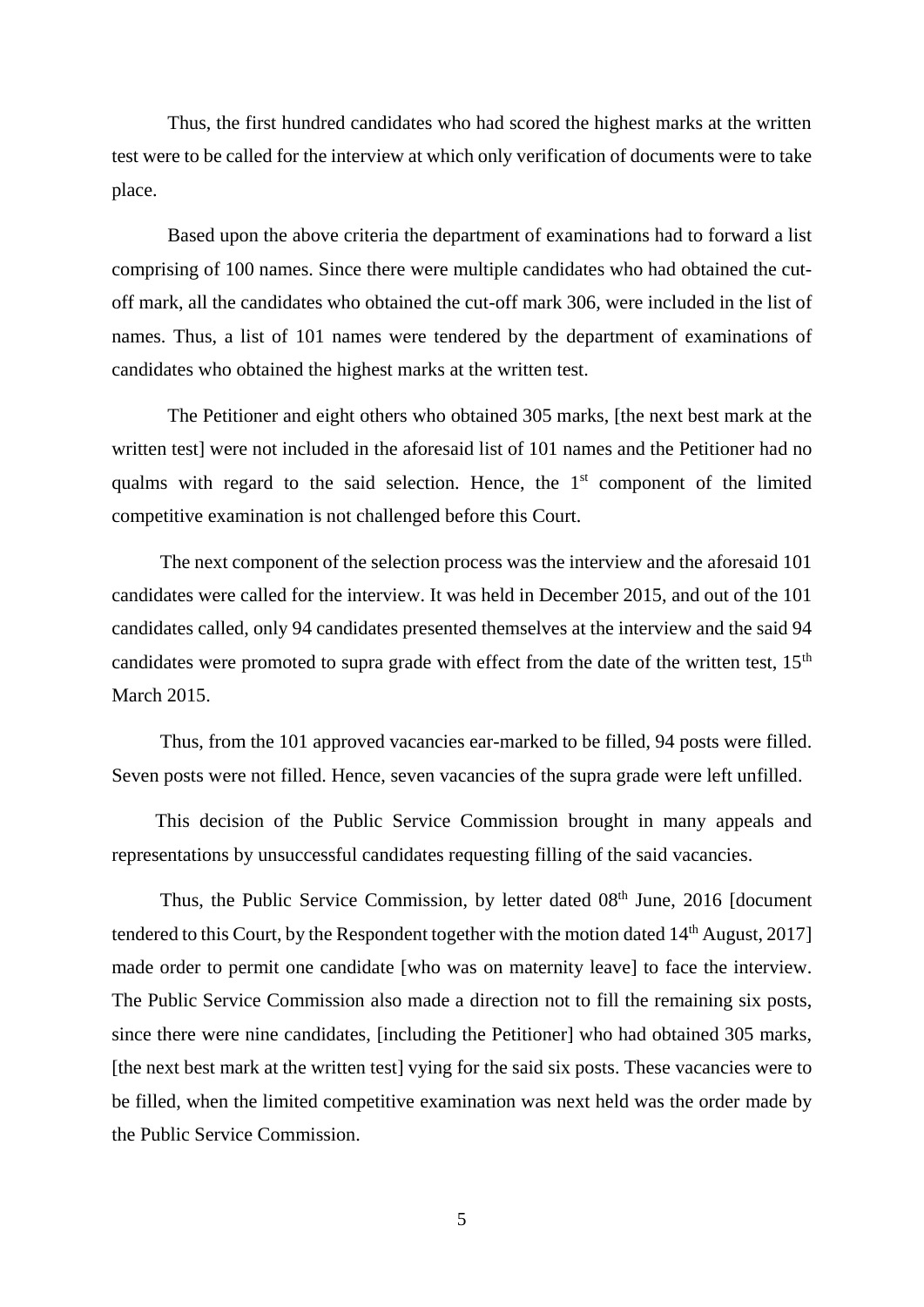The Petitioner does not challenge this position either. However, the contention of the Petitioner is that there were twelve vacancies. i.e., the six vacancies the Public Service Commission left unfilled plus another six vacancies ("additional six vacancies"), that arose consequent to the resignation of six other candidates. Hence, the Petitioner argues, the Petitioner who obtained 305 marks is entitled to one such vacancy in the supra grade.

 The submission of the Petitioner with regard to the said additional six vacancies is that six out of the 94 candidates promoted to supra grade, subsequently tendered their resignation from the PMAS and joined Sri Lanka Administrative Service which resulted in an additional six vacancies being opened-up in the supra grade.

 It is observed, that parallel to the aforementioned *limited competitive examination for promotions to the supra grade of PMAS* in the year 2013, applications were also called for another *limited competitive examination to recruit applicants for grade III of the Sri Lanka Administrative Service ("SLAS").* Some of the candidates applied for both posts and were successful at both examinations.

 The contention of the Petitioner is that the appointments to SLAS was with effect from 09<sup>th</sup> November, 2015 a date prior to the day in which interviews for supra grade of PMAS was held, in the month of December 2015.The Petitioner further submits, that out of the persons who applied for both posts and were recruited to SLAS, two did not present themselves at the PMAS supra grade interview, whereas six others faced the interview and were successful and appointed to supra grade of the PMAS as well.

 Thus, the Petitioner puts forwards an argument that since the six candidates who were appointed to the supra grade, have now tendered their resignation from PMAS, that the said six posts should also be opened to be filled by the unsuccessful candidates who faced the limited competitive examination for promotions to supra grade of PMAS.

 In order to substantiate its argument, the Petitioner mainly relies upon **Clause 14** of the gazette notice calling for applications to the supra grade.

Clause 14 reads as follows:

 *"Appointment of any candidate shall be cancelled, if he/she refuses to assume duties at the respective office. At such*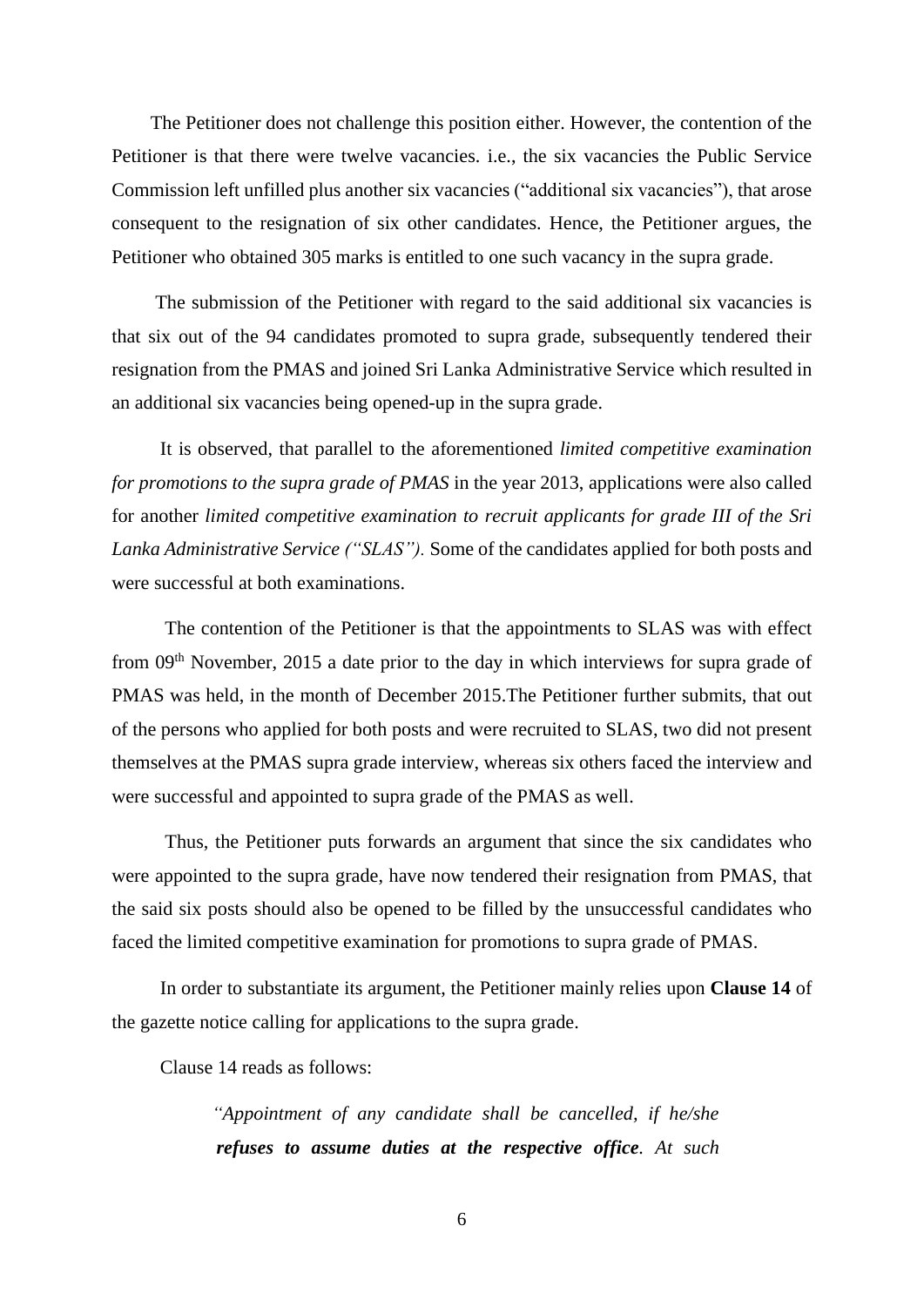*occasions vacancies will be filled by calling other candidates in the order of marks." (emphasis added)*

Hence, the learned Counsel for the Petitioner submits, in view of the resignation of the candidates [upon being recruited to SLAS] cancellation of such appointments in the supra grade of PMAS took place and hence, the said situation falls within the four corners of the aforesaid Clause 14. Therefore, it was contended, that such vacancies should be filled by calling the candidates in the order of marks. Further, it was contended since the Petitioner obtained 305 marks at the written test, one mark below the cut off mark 306, that the Petitioner should be appointed to the supra grade and the said appointment should also be back dated to fall in line with the other 94 candidates, i.e., with effect from 15<sup>th</sup> March, 2015.

 I have considered the above submission pertaining to Cause 14 and am not inclined to accept the argument put forward by the learned Counsel for the Petitioner, for the below mentioned reasons.

## *Firstly,*

Clause 14 speaks of **candidates failing to assume duties at the respective office** which would create a vacancy. In the instant matter, vacancies were only created when the said six candidates having accepted office with effect from 15<sup>th</sup> March, 2015 tendered their resignation effective from  $09<sup>th</sup>$  November, 2015. Therefore, it is quite clear, that the said six candidates accepted the appointments and hence, there were no vacancies as at that date i.e., 15<sup>th</sup> March, 2015 as contended by the Petitioner. Moreover, the said six candidates in my view, *did not refuse to assume duties at the respective office*, and as such the situation contemplated in Clause 14 does not kick-in with regard to the instant application. Accepting the appointment and then resigning on a subsequent date cannot be equated to *refusing to take up an appointment as referred to in Clause 14*. Hence, Clause 14 has no applicability to the matter in issue.

#### *Secondly*,

The post was advertised and applications for supra grade were called in **October 2013, based upon the vacancies existing as at that date in the PMAS.** The vacancies the Petitioner relies upon admittedly took place on 09<sup>th</sup> November, 2015.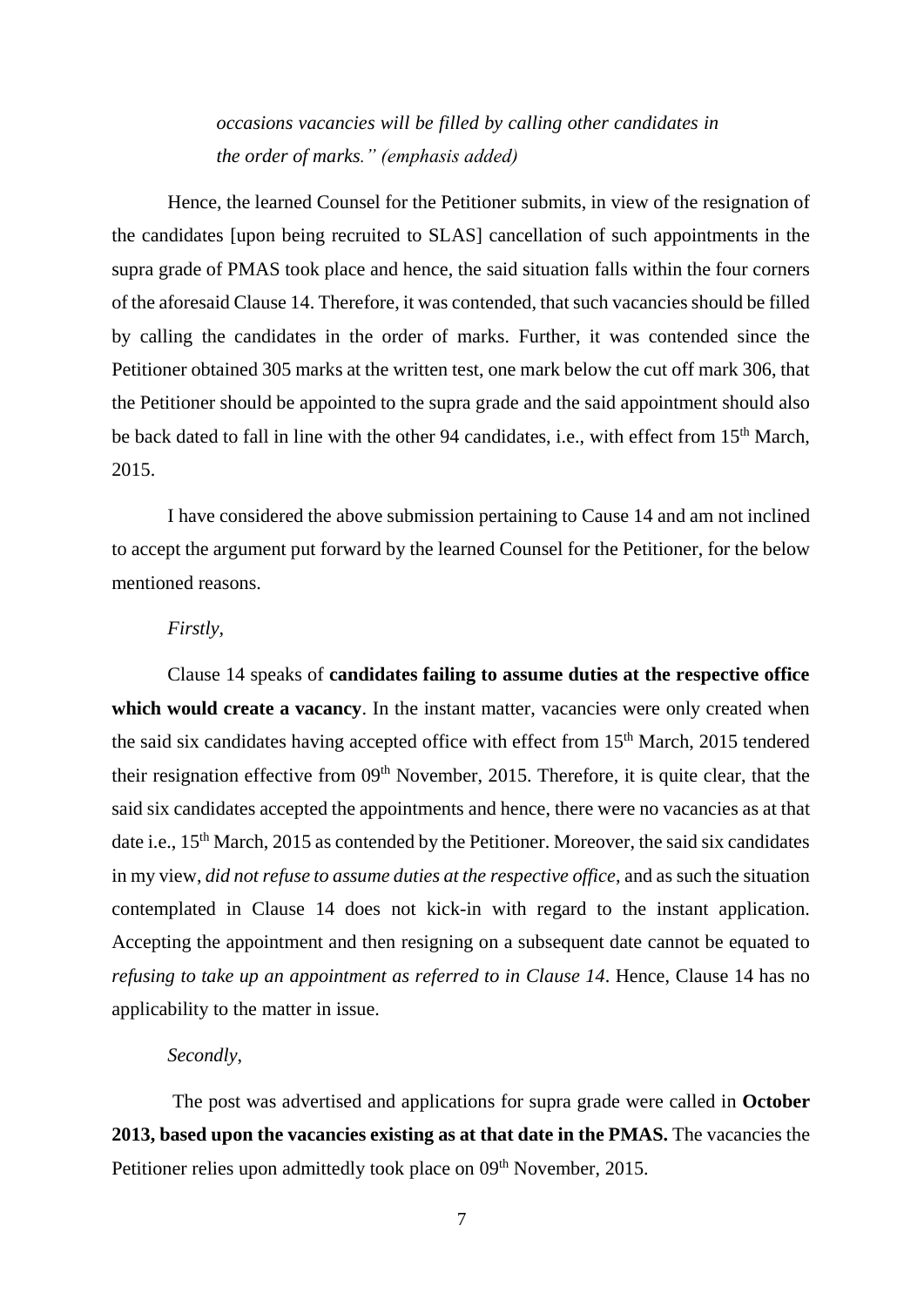Thus, in my view, the vacancies that arose subsequent to the day of the gazette in October 2013, will not get caught up under this gazette notification. Hence, Clause 14 which speaks of filling of vacancies by calling other candidates in the order of merit has no applicability to the instant situation.

It is also observed, that there is no document produced by the Petitioner to substantiate the exact date of appointment of the six persons to the SLAS. Is it by letter dated  $09<sup>th</sup>$  November, 2015 to be effective from  $09<sup>th</sup>$  November, 2015? Were the appointments made on a subsequent date and backdated to the said date? If so, can the Petitioner justify the contention with regard to the effective date of the six vacancies, on the material and documents produced before Court?

In my view, on the said ground too, the Petitioner's argument fails. The inability of the Petitioner to produce evidence pertaining to the exact date on which the appointments to the SLAS was made, resulted in paucity of material before Court to determine the veracity of the Petitioner's assertion. This fact becomes more significant in view of Petitioner's own document produced as P13A. By the said document its amply clear, that the appointments to the supra grade of PMAS, was communicated by a letter dated 29<sup>th</sup> April, 2016 whereas, the said appointment was back dated approximately by one year i.e., to 15<sup>th</sup> March, 2015 the day on which the written test was held.

The Petitioner finally contended, that by back dating the appointments, the six candidates were able to receive the arrears of salary in the supra grade for a period of six months from March 2015 till November 2015 and further argued that such conduct is irregular and illegal and would amount to obtaining a monetary gain at the expense of the State.

 In my view the said contention too, does not stand to reason as the Establishment Code, permits backdating of promotions subject to certain conditions.

Chapter II of the Establishment Code regulates the recruitment procedure and appointment of public officers. Section 1:9 refers to the date of the appointment to be either the date of appointment referred to in the letter of appointment or the date of assuming of duties in accordance with the provisions therein. Section 1:10 states ante-dating of an appointment should not take place without the approval of the relevant authority and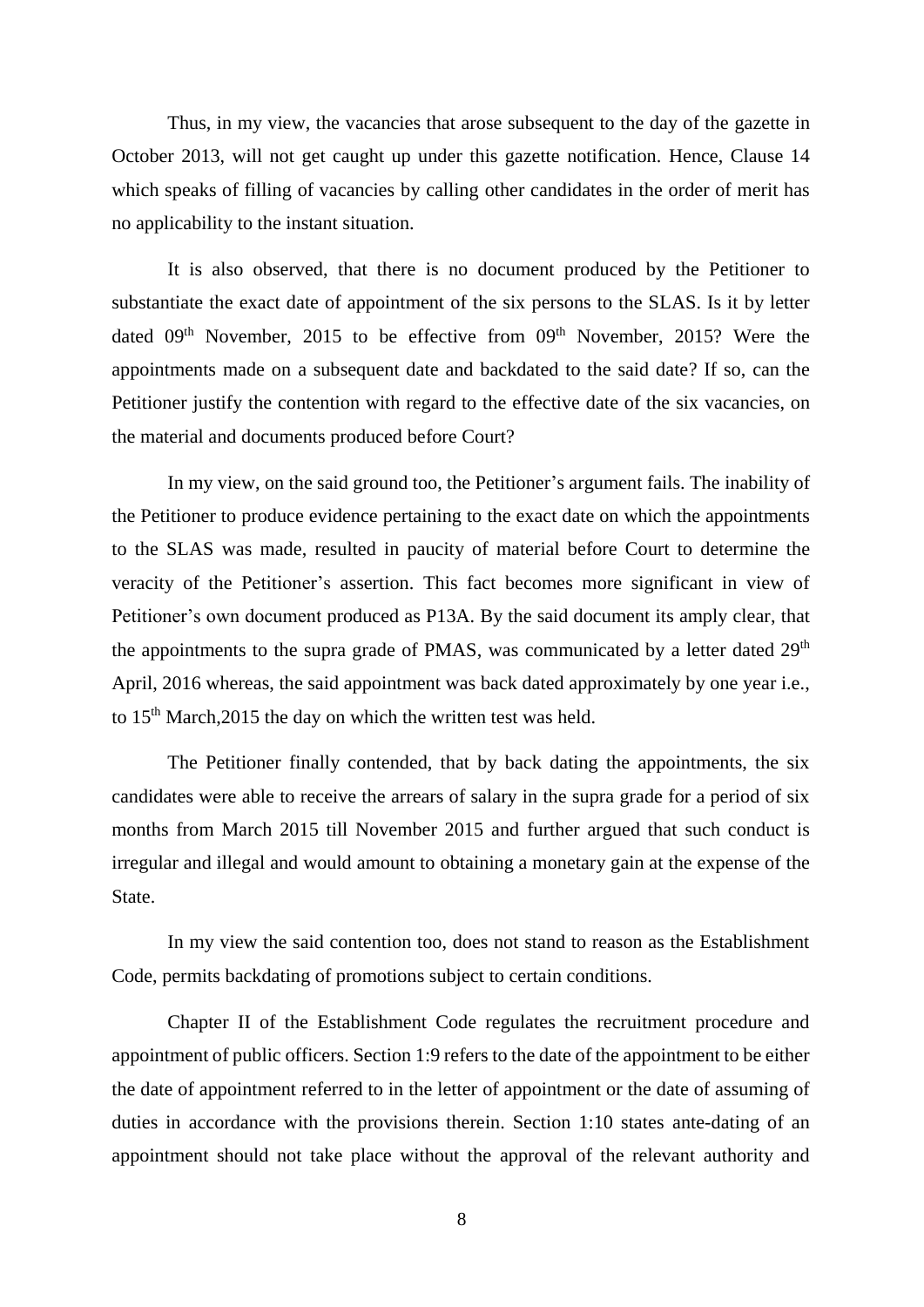Section 1:10:2 indicates, for ante-dating an appointment, there should be a substantial vacancy in the relevant post. However, in view of Section 1:11:2 a post cannot be antedated to a date prior to the competitive examination. In the instant matter the appointments were ante-dated to the date of the written exam being the  $1<sup>st</sup>$  component of the competitive examination. Hence, in my view ante-dating of the appointments or backdating of promotion have taken place in accordance with the provisions laid down in the Establishment Code.

Section 6 of Chapter II, refers to conditions to be satisfied when an appointment or a promotion is to be made. Having financial provision for such appointment is one such pre-condition. Similarity backdating of promotions would entail payment of arrears among other benefits, unless otherwise directed. In the instant matter, the successful candidates, without exception were entitled to the arrears of salary, stemming from such backdating. Hence payment of arrears of salary was also in accordance with the provisions of the Establishment Code.

The Petitioners grievance appears to be in the event a public officer who belong on one *joins another service in the public sector he should not be given a back dated promotion in the service to which he belonged nor paid arrears of salary from the date of the back dated appointment.* However, it is observed that the Establishment Code makes provision for an officer who is entitled to a due promotion, to be granted such promotion even in instances in which such a person is not in service, retired or deceased as provided for in Section 6:2 of Chapter. It of the Establishment Code, the provided promotion is a grade to grade promotion. In the instant matter, promotes are still in service. They have neither retired nor deceased six of the promotees only joined the Sri Lanka Administrative Service of the public sector.

Further the impugned promotion is a grade to grade promotion [i.e., grade I to supra] grade in the PMAS] and the promotions are with regard to substantial vacancies in the PMAS.

Hence, I am of the view that the Establishment Code provides for back dating of appointments, which would intern entitle appointees to receive a financial benefit, by way of arrears of salary, and acceptance of such arrears of salary, is not irregular or illegal as contended by the Petitioner.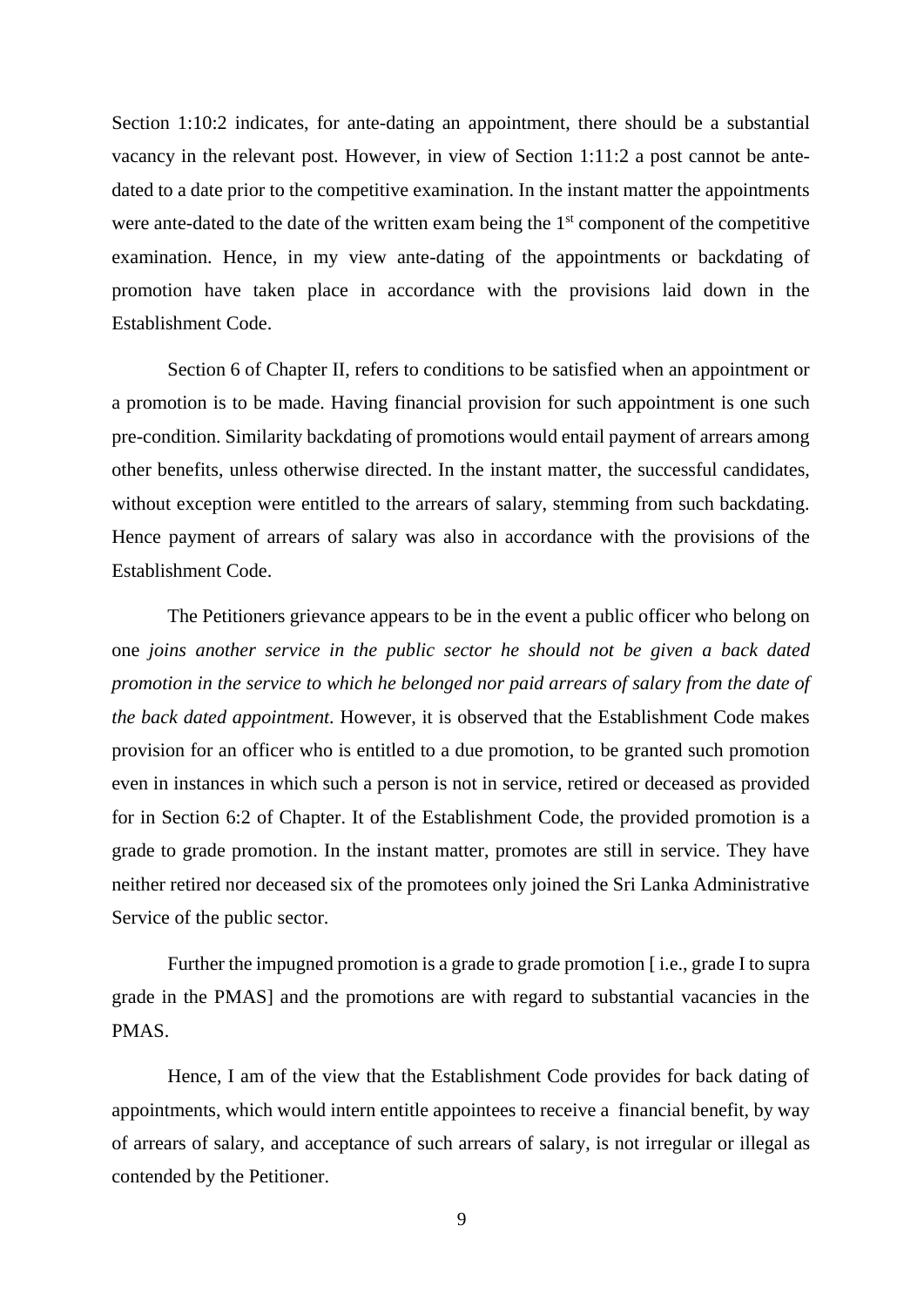Moreover, in the instant application, the promotions granted were grade to grade promotions and falls clearly within the purview and provisions of the Establishment Code as discussed earlier. The Establishment Code has statutory flavor and force.

 This Court, in the and mark judgement of **Abeywickrama v Pathirana and others [1986]1 Sri LR 120** and in **Public Service United Nurses Union v Minister of Public Administration and others [1988] 1 Sri LR 229,** analysed in depth the provisions of the present and past Constitutions and held that the Establishment Code has statutory force.

This ratio has been endorsed and followed in many judgments of this Court. In a recent judgement of this Court, it was re-echoed that it is trite law that the Establishment Code by virtue of its constitutional origin acquires statutory force, subject however to the reservation that it is not inconsistent with any other provision of the Constitution. [see. **Locomotive Assistants Union v Abeywickrama SC/FR 29/2018 SC minutes dated 16- 07-2020]**

As discussed earlier, the limited competitive examination for promotions to supra grade in PMAS and recruitment to grade III of SLAS were called in the year 2013. However, in both instances the process of selection was finalized only in 2015/2016. The delay in the selection process cannot be attributable to the recipients of the promotion and as laid down in the Establishment Code, the selectees should enjoy the fruits of their promotion.

Thus, backdating of the impugned appointment with regard to the 94 recipients, including the six candidates, based upon the provisions of the Establishment Code, in my view cannot be deemed unjust or unlawful as contended by the Petitioner. Moreover, payment of arrears of salary to the said promotees, including the six promotees who joined SCAS at a subsequent date will not amount to the said appointees enjoying a monetary gain at the expense of the State either, as vehemently argued by the Petitioner.

Therefore, I see no reason to deprive the said six candidates of the promotion they received to supra grade of the PMAS with effect from 15<sup>th</sup> March, 2015 based upon the arguments formulated by the Petitioner.

Further, I see no merit in the contention of the Petitioner, with regard to Clause 14 of the gazette notification and or to declare the afore discussed six posts to be considered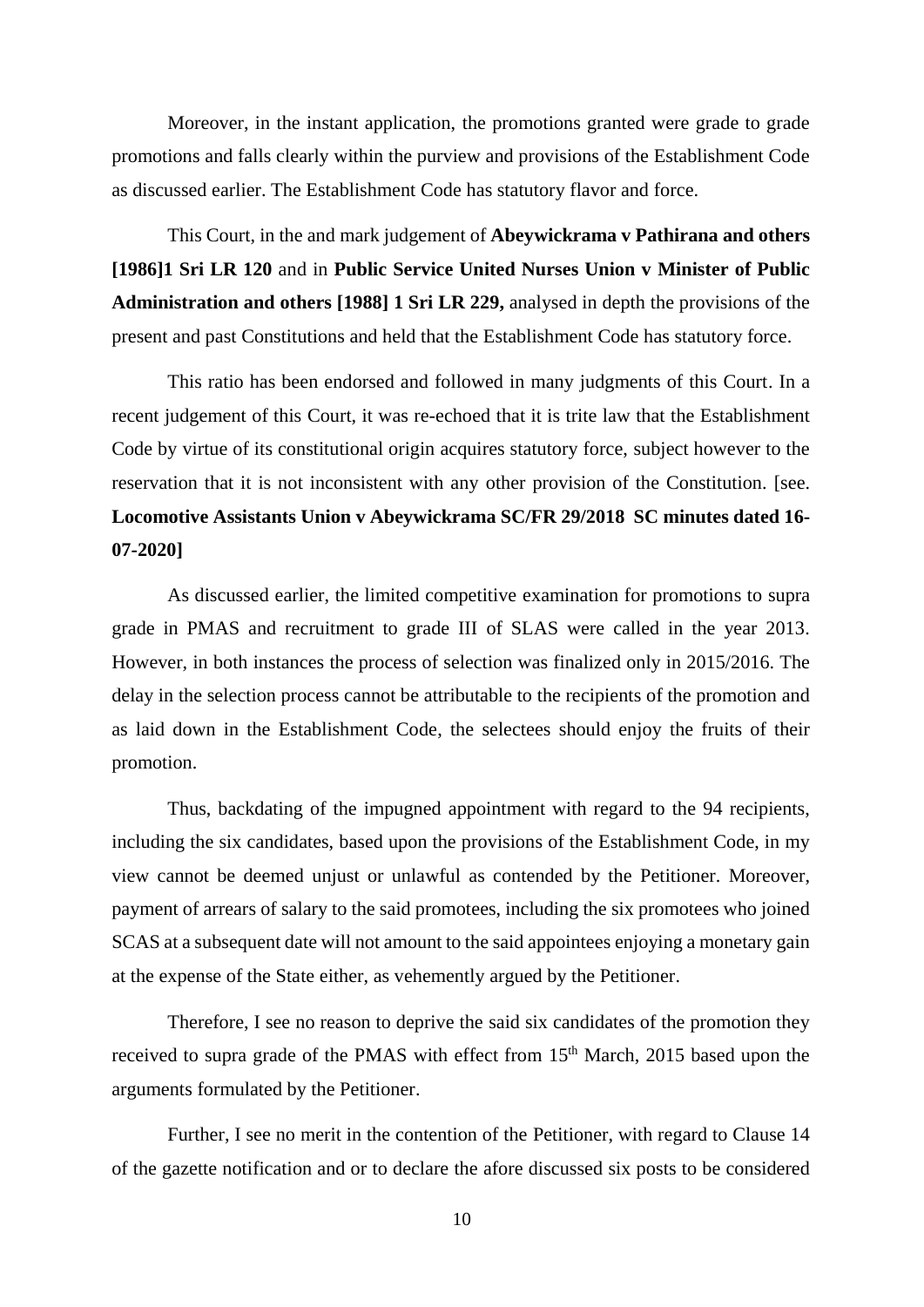as *additional vacancies* and or that there were twelve vacancies in the offing and not six as submitted by the Respondents. Furthermore, I see no reason or justification to direct that one such vacancy be filled by the Petitioner who obtained 305 marks at the written test.

In any event, the said six candidates whose promotions the Petitioner moves to deprive have not been brought before Court by the Petitioner. The conduct of the Petitioner in not bringing the necessary parties before Court should also be considered in determining this application.

I would pause at this juncture, to consider the submissions made on behalf of the Respondents.

The learned Senior State Counsel re-iterated that there were only six vacancies and submitted to Court that the decision by the Public Service Commission to leave the six posts of the supra grade **unfilled,** in view of the candidates not presenting themselves at the interview, was a well-considered and a reasonable decision. The learned Counsel also submitted that the said decision to leave the said vacancies as it is, is neither irrational or arbitrary, especially in the context, where nine persons with equal marks, were vying for the said six posts. Further, it was submitted that in any event, Clause 16 of the gazette notification calling for applications for the supra grade permitted such a course of action.

Clause 16 reads as follows:

 "*The Public Service Commission reserves the right to refrain from filling some or all of the vacancies and also to decide on matters not provided for in respect of these regulations."*

I have considered the said submissions in the context of the service minute and observe that according to the said minute of the PMAS, the total approved posts of supra grade stands at 782. The recruitment to the said grade is twofold. Limited category and open category and the ratio is 30% for limited category and 70% for open category. The methodology of recruitment to the supra grade is laid down by way of rules and regulations and is administered under the direction of the Public Service Commission by the Ministry of Public Administration, all of whom are Respondents to this application. It is also observed that the limited competitive examination as the word denotes, is a competitive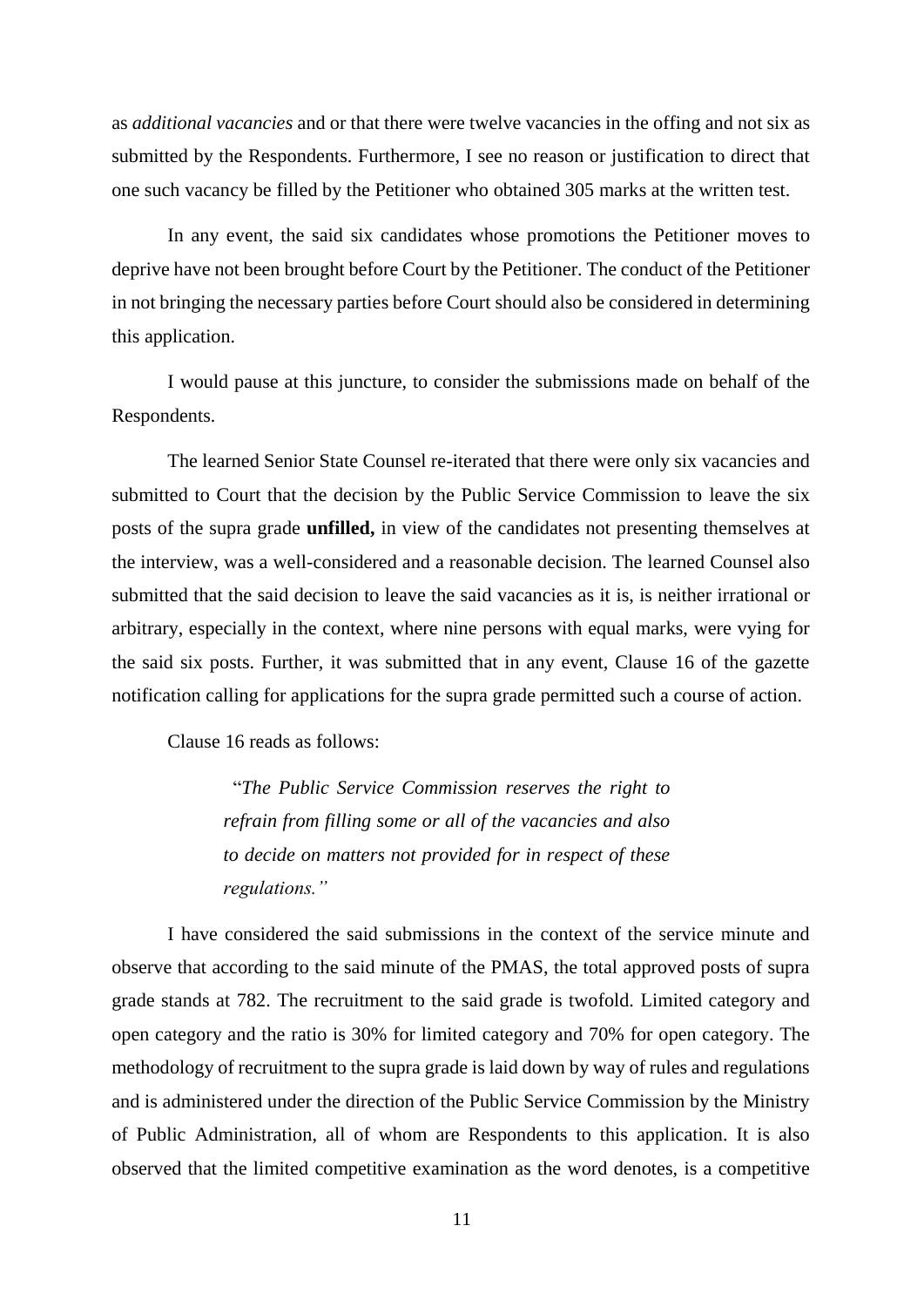examination limited to the officers of the particular service and is not open to the public at large.

Thus, I am of the view that the decision of the Public Service Commission not to fill the six vacancies is a reasonable and a *bonafide* decision and made well within its ambit and power.

 I would also wish to consider, whether such decision of the Public Service Commission is arbitrary, irrational or unwarranted, as contended by the Petitioner.

This Court in the case of **Karunathilaka and another v Jayalath de Silva and others [2003] 1 Sri LR 35** observed as follows:

 "*The basic principle governing the concept of equality is to remove unfairness and arbitrariness. It profoundly forbids actions, which deny equality and thereby becomes discriminative. The hallmark of the concept of equality is to ensure that fairness is meted out. Article 12(1) of the Constitution, which governs the principles of equality, approves actions which has a reasonable basis for the decision and this Court has not been hesitant to accept those as purely valid decisions." (pages 41 and 42)*  (emphasis added)

Similarly, in the case of **Wickramasinghe v Ceylon Petroleum Corporation and others [2001] 2 Sri LR 409** having discussed the positive connotation reasonableness as opposed to the negative connotation arbitrariness, this Court observed, that if the actions of the Respondents are reasonable, then such decision would not amount to be an arbitrary decision.

In the instant application the decision of the  $1<sup>st</sup>$  to  $9<sup>th</sup>$  Respondents, i.e., the Public Service Commission, not to fill six posts of the supra grade, based upon the results of the 2013 examination, I consider to be a reasonable decision arrived at, taking into consideration the facts and circumstances of the matter in issue. It does not offend the principles of reasonableness and fair play and is not procedurally flawed. Hence, it cannot be termed arbitrary and/or unwarranted and/or manifestly irrational as contended by the Petitioner.